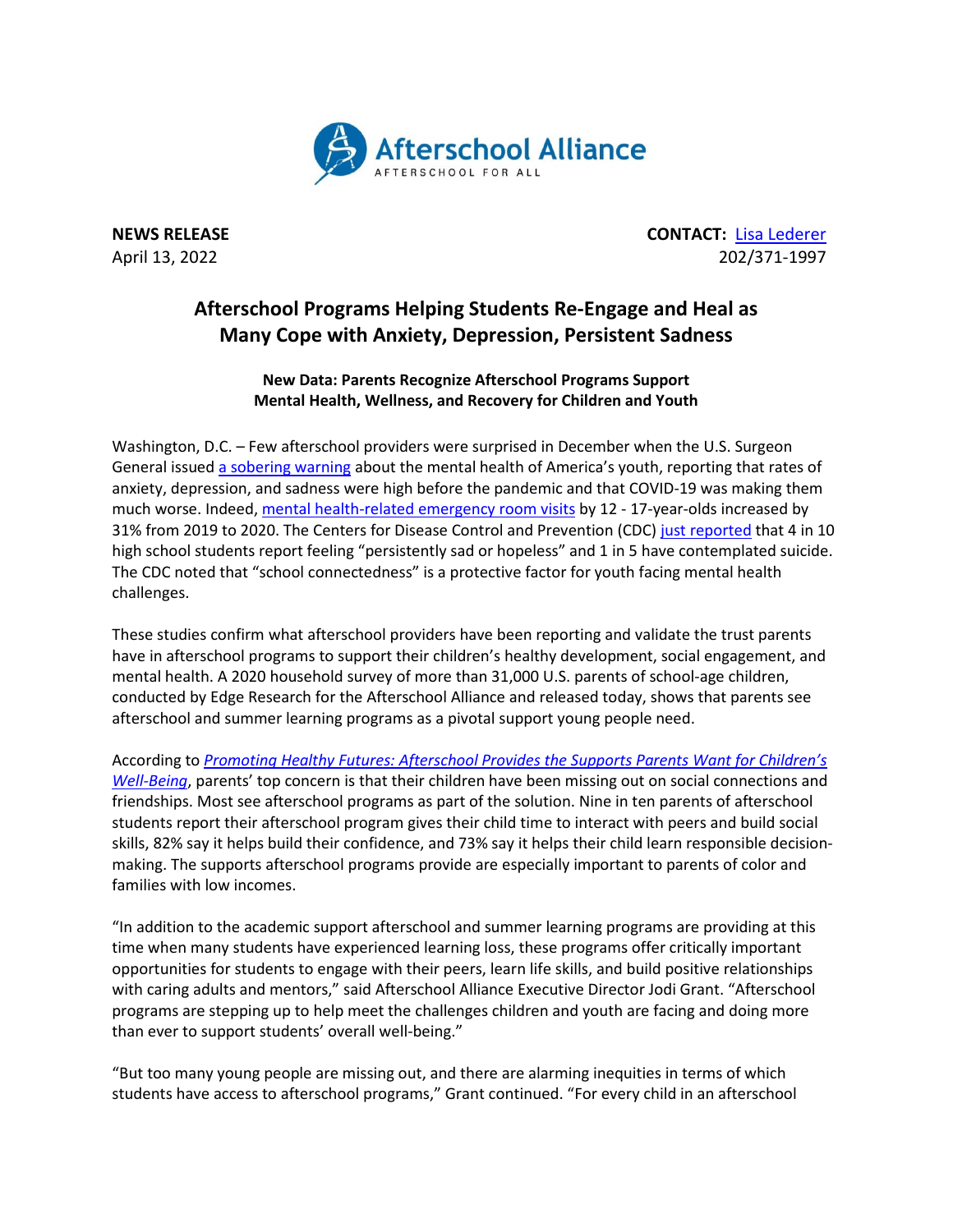program in the United States today[, three more are waiting to get in.](http://www.afterschoolalliance.org/AA3PM/) The families of 24.6 million children — more than ever before — are unable to access a program. Black and Latino children are among the least likely to have access to the afterschool programs their parents want for them. We need to make it possible for all students to participate in afterschool programs, which help them build the resilience, hope, and connectedness they need to succeed in school and in life."

## *Promoting Healthy Futures* also finds:

- Eighty-five percent of parents say afterschool programs reduce unproductive screen time, 82% say they help students build life skills, 81% say they build confidence, 75% say they reduce the likelihood that young people will use drugs or engage in other risky behaviors, and 74% say they keep kids safe and out of trouble.
- Agreement on the benefits afterschool programs provide crosses all demographic and political lines, with more than 8 in 10 urban, suburban, and rural parents agreeing that these programs give working parents peace of mind. Agreement spans every region, and 86% of Democrats, 83% of Republicans and 82% of Independents agree with that statement.
- More than 3 in 4 parents in all 50 states and the District of Columbia say that afterschool programs provide students with time to interact with peers and build life skills, like the ability to communicate and work in teams; and approximately 7 in 10 in every state and D.C. say these programs help build confidence and help children learn responsible decision-making.
- A safe environment, knowledgeable and caring staff, and the opportunity to build life skills are most important to parents selecting an afterschool program. Ninety-three percent say a safe environment was important in choosing their child's program and 92% are satisfied with the environment the program provides. Similarly, 93% say staff was important in choosing a program and 89% are happy with the program's staff. Eighty-eight percent of parents say the opportunity to build life skills was important in choosing a program and 84% are satisfied with the opportunities the afterschool program offers for their child to build life skills.
- Parents of color and those with low incomes place a higher priority on programs helping students build life skills, with 67% of Black parents, 64% of Latino parents, and 63% of parents in families with low incomes saying that was extremely important in their selection of a program, compared to 58% of parents overall. Black, Latino and low-income parents also are more likely to say knowledgeable and caring staff, and a focus on reducing risky behaviors, was extremely important in their choice of an afterschool program.

The full study, America After 3PM, and accompanying data, are available at [www.afterschoolalliance.org.](http://www.afterschoolalliance.org/)

Data from this special report is based on the 2020 America After 3PM survey results, which was made possible with support from the New York Life Foundation, Overdeck Family Foundation, The Wallace Foundation, the S.D. Bechtel, Jr. Foundation, Altria Group, and the Walton Family Foundation, as well as the Charles Stewart Mott Foundation.

America After 3PM is a nationally representative survey of randomly selected adults who live in the United States and are the parent or guardian of a school-age child who lives in their household. The